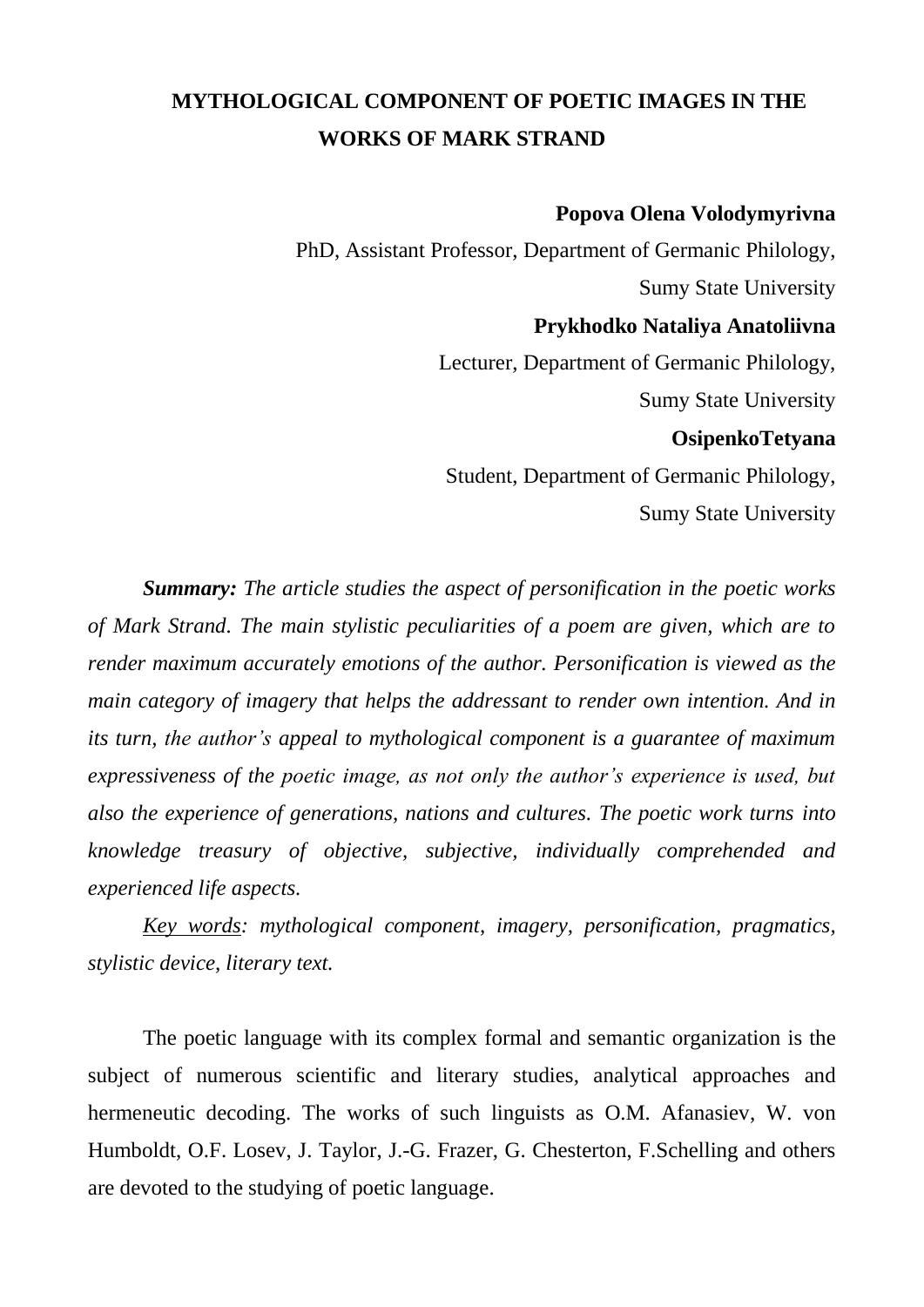The poetic language has always attracted the researches by its mystery, polysemanticism, implication and at the same time by its musicality, melody, and fluidity. It is the poetry that can reveal unlimited potential of the language units, as long as a poem is not only a small poetical work, written by a metrical language [15], but it is also author's knowledge, his emotional experience, generation experience fixed in a word.

It is necessary to mention, that the oeuvre of Mark Strand as an **object** of the study has been chosen on purpose. He was one of such artists that could take the only one image and then create a full-fledged literary text. M. Stand was a master of brief poetic form. A lyric according to M. Strand is an elegy, which creates the future and mourns the past [4]. There is no one who can render silence better than this poet, who attracts attention to a number of details in his lines, which surround and devour us [11, p. 226].

As for the technique, M. Strand is mostly a poet of eternity, mythological essence of phenomena, notional core if things, which defined **the subject** of the study, that is imagery of M. Strand's oeuvre and mythological component of images, depicted by M. Strand in his poetry.

Thus, **the topicality** of the given research is defined by the general functional direction of modern linguistics, which studies the mechanism of language influence and, correspondently, pragmatic component, which directs an addresser and addressee in the process of communication. **The purpose** of the study is to identify the role of personified images in the poetic oeuvre of Mark Strand with the further distinguishing of mythological component, which determines the fulfillment of the following **tasks:**

- to identify personification in the poetic work;
- to reveal the examples of mythological component in the oeuvre of Mark Strand;
- to analyze the opposition subjective vs. objective in the poetic work.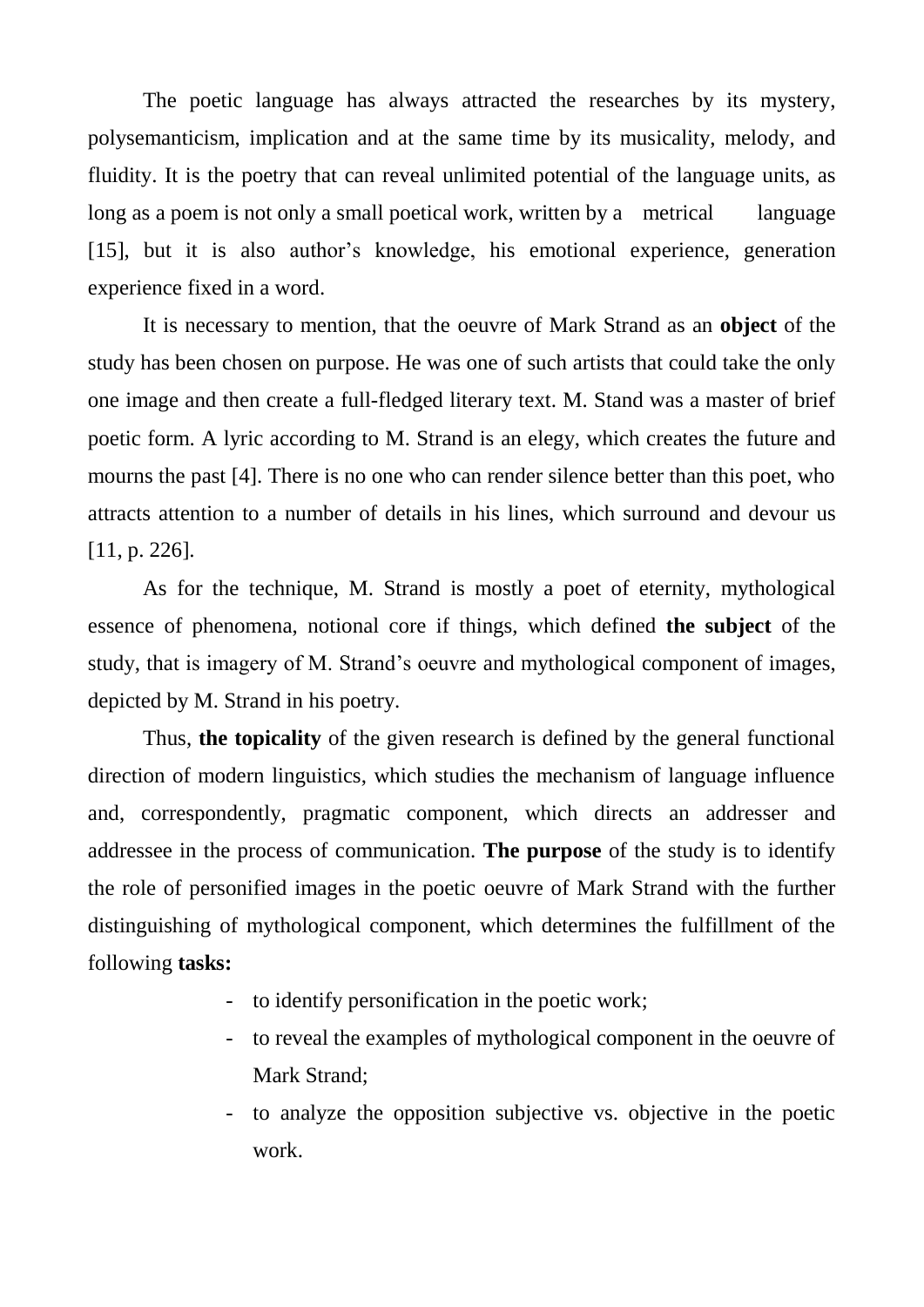The sense unit of the poetic language is a poem. Thus, in broad meaning poetic diction is defined as a process of language using for expression of thoughts, emotions and observations [3, p. 5]. Instead of it, its narrow definition is interpreted as specifically sensual verbal coating of poetic text, accented individualized form of speech that makes the speaker's emotional evaluation attitude to the subject more expressive, taking into account aesthetic impression [8, p. 176].

While analyzing image and sense aspect of both classical and free verse, the emotional and sensual perception of the objects of reality by the author comes on to the foreground. Such perception forms the pragmatic component, which is the basis of a poetic work [1, p. 115].

No doubt, that pragmatics is the competence of communicative linguistics: study of language influence mechanism. The corner stone of this methodology is the philosophy of image and speech activity as a special type of activity. An image emerges in the imagination of an author and with the help of certain sign system of a language is embodied in the literary work [3]. Its basis can be the theory about the interaction of sensual and rational perception in the process of speech activity with information exchange. Sensual perception is the basis of using of stylistic devices, for instance, personification [9]. M. Strand's poetry is a bright illustrative example.

## *Streams of light were passing through me* [12].

The author renders his own emotions through reviving light. The reader does not have to adjust his perception to the author's perception, the reader interprets the poetic image according to own world perception. The pragmatic approach is revealed this way, which is a stimulus for perception of poetic texts [7, p. 300].

Pragmatics is present in almost every expression and like air it is invisible and subtle, that is why it is difficult to grasp and describe. Imagery is an indispensable component of pragmatic understanding of the world. M. Strand depicts the pragmatics of the sensual according to intuitive perception of the reality in his personified images [2, p. 119].

Thus, imagery is a complex and many-sided category of stylistics, which has a lot of interpretations because of varied comprehension of an image. In other words, it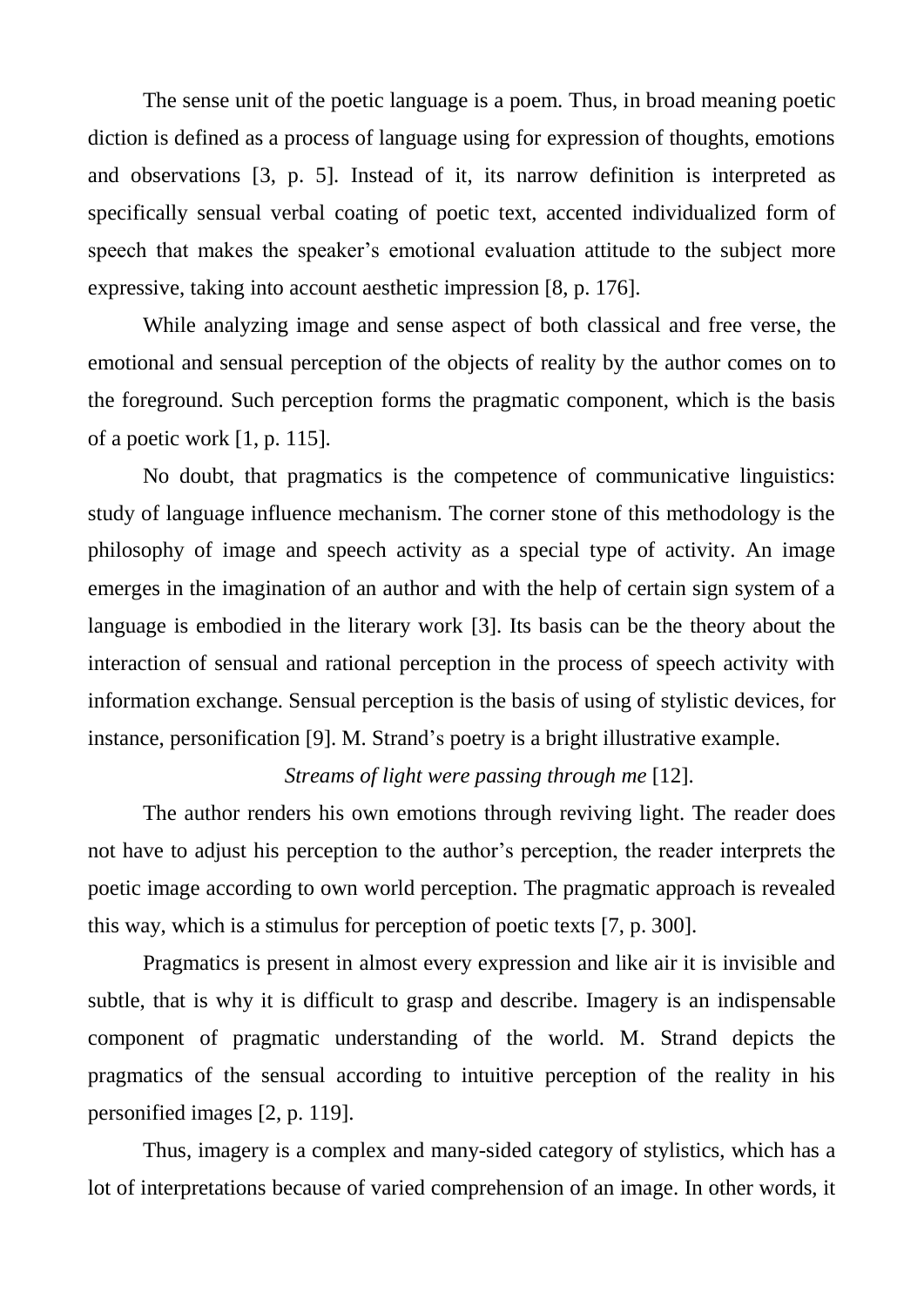is expressiveness, artistry, metaphoricalness, figurativeness, vividness, raciness, relief of a literary text. These are exactly the items which make a literary text to be *literary* [18]. Imagery is mostly reached due to such tropes and stylistic devices such as epithet, metaphor, simile, personification, hyperbole, litotes, and gradation.

As to a poetic text, its functioning is impossible without imagery.The formal component of the text is not enough to name it a verse. For example, if we apply rhyme, rhythm, and divide a scientific text into strophes, will it be a verse? The absence of stylistic devices and aridity of the language does not allow identifying such a text as poetic. Also a literary valuable poetic text cannot be based on standardized metaphors, cliché imagery and banalities. In this case it will be only rhymed lines, but not a poem. Fresh, original, not "tired" stylistic devices and imagery make a rhymed text to be poetry. The author issues the challenge to search for uncommon in common and embodies it in imagery [17].

One of the means of imagery creating in a poetic text is personification.

Personification (from Latin persona**+**facere) or prosopopoeia is a type of metaphor, when the properties of a living being are transferred on to a non-living being (subjects, phenomena, notions, animals). There are grounds to consider metaphor to be one of the oldest metaphorical notions of language, because it reflects the animistic point of view of people as to the nature, according to which all the world was populated by the spirits: it spoke, laughed, cried and mourned [14].

Personification makes the image more concrete, more available for comprehension by several analyzers in imagination:

visual – *shadows covering the field;* acoustic – *wind…tries to find the sky;* tactile – *no tears come to your eyes* тощо [13].

Thus, personification has all characteristics of metaphor. Personification is not only stylistic device, which gives beauty and imagery to an expression, but it is also a means of expression of a certain world perception, and mythological thinking in particular.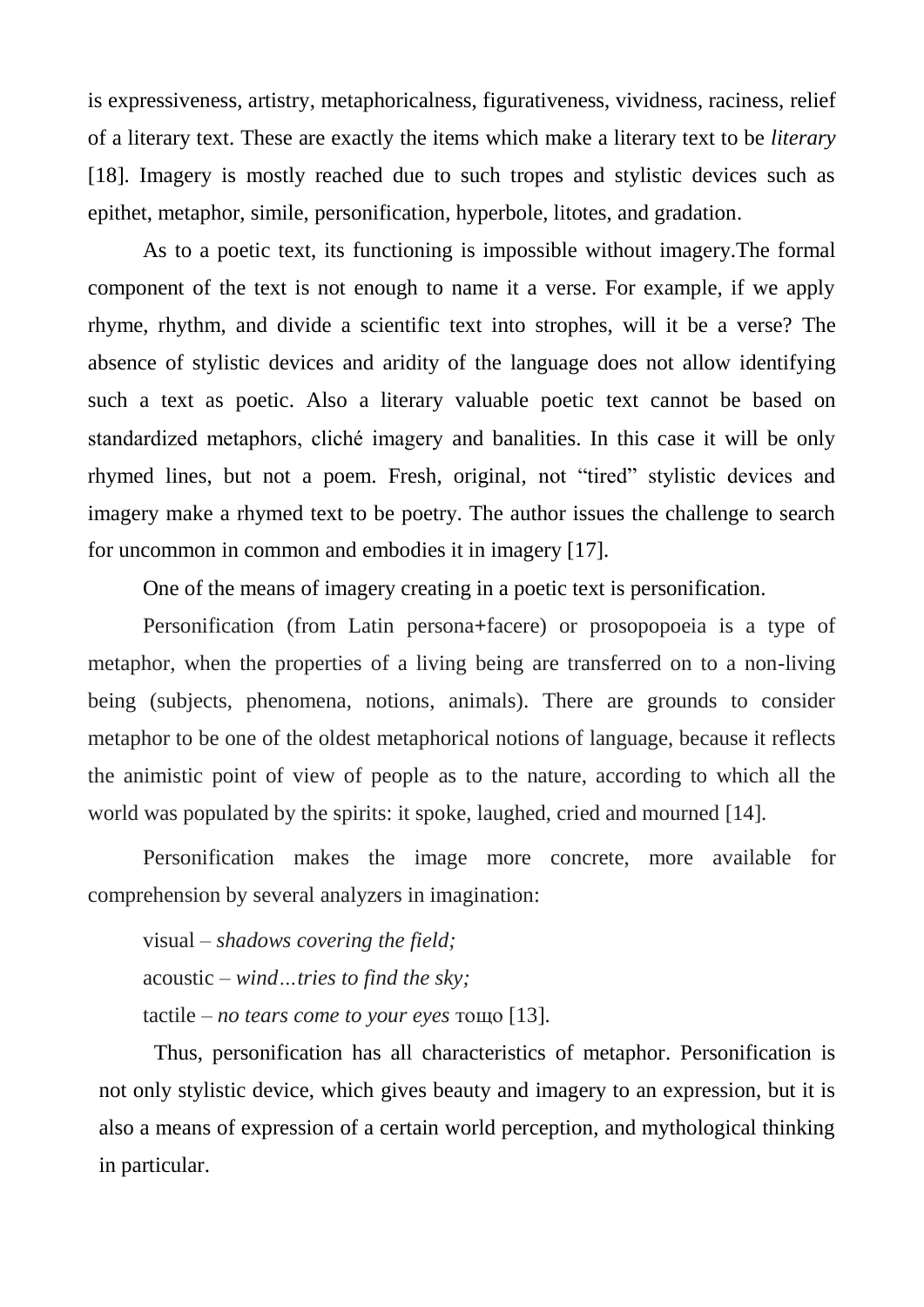Personification plays a special role in expression of mythological picture of the world. If to consider human's attitude to himself and to the nature in the period of pre- reflexive thinking, we can see that the perception of objects of reality as a living beings and as equal rights partners of a human is important component of mythological picture of the world [14]. Mark Strand revives non-living beings to enforce expressiveness while rendering artistic loading:

# *And stones…came and set themselves there* [12].

The author transfers actions of human's on to actions of stones. A myth is first of all a means of world generalization in the form of vivid images. In primitive period some aspects of the world were generalized not in notions like now, but in sensual and vivid images [14]. The totality of such interconnected vivid images formed the mythological world view. The nature was humanized in the myth. The nature is a field of action of human forces for the myth (anthropomorphism). The world was perceived as a living being in mythological perception, having the form of certain primitive communal system. The world view was analogous to the view of a tribe, where the myth emerged [14]. That is why personified humanization of non-living beings, natural phenomena is based on the mythological perception of a human.

## *The morning goes* [12]*.*

Mark Strand describes morning as a living-being, giving it an ability to walk.

The myth possesses not only high emotional and affective tension, but also dynamism of imagination, iconic fullness of reproduction of memory content, syncretism and polyfunctionality of visual and sensual images [14].

The modern human has improved the old mythological perception, dividing natural and sense (associative) characteristics of things, while in the myth they are identical without any possibility of distinguishing. In the poetry it is realized in the following way: a reader, perceiving the personified image, clearly understands author's associative interference in natural properties of things:

## *The moon drifted over the pond turning the water to milk* [6].

It is obvious, that "to turn water to milk" is not natural ability of the moon, but it is the author who gives certain associative characteristics to the subject. Thus, the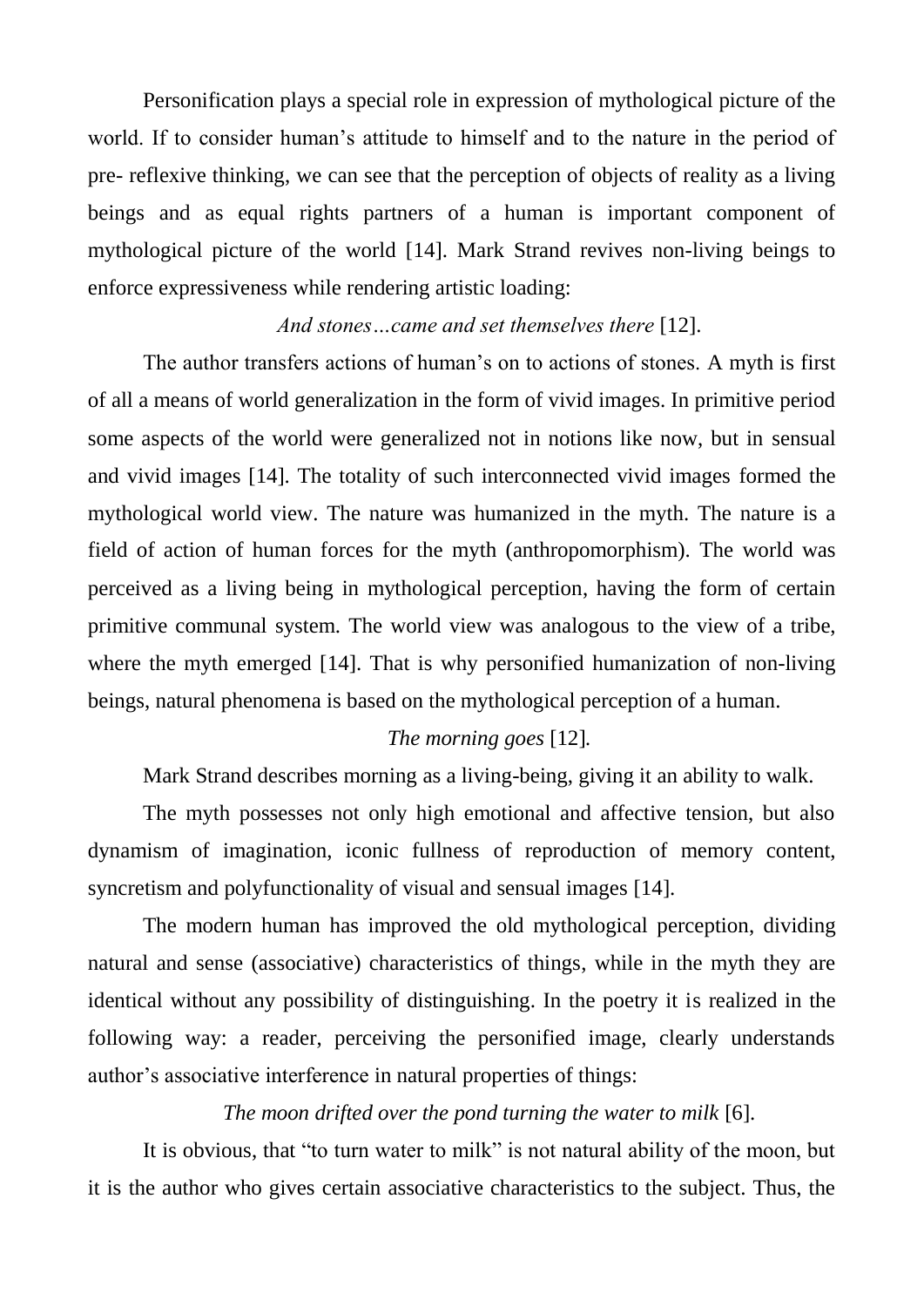poetic text is a formal and semantic unity, generated by the author's imagination on the basis of the pragmatic approach to reality perception, when sensual has an advantage over logical and comes into associative connections between the author and the subject of his imagination. The imagery of expression plays an important role in the poetry, which is fulfilled through the usage of reasonably applied various stylistic devices, personification in particular.

Personified images are not only verbal coating of author's imagination. It is something deeper and more sacral phenomenon. The objects of personification, such as the wind, moon, sun, shadow, light, darkness and others have many-sided mythological underlying basis, introduced into artistic canvas of the poetic works.

*Darkness fall from light* [12].

*Darkness –1.when there is no light;*

 *2. evil or the devil;*

 *3.the dark quality of a colour* [10].

*To fall (fell, fallen) – to move or drop down from a higher position to a lower position* [10].

Light and darkness are an eternal opposition, they accumulate endless stream of philosophical notions such as good and evil, truth and lies, love and hatred, God and devil, day and night, life and death. Light always overcomes darkness in the mythological subconsciousness of humankind. Good always overcomes evil.

Also the author revives the natural phenomena, strengthening the associative background of poetry:

*And there was thunder, which, however menacing…*[6].

*Thunder – the loud noise that you hear during a storm, usually after a flash of lightning* [10].

*To menace – (formal) to threaten* [10].

Thunder has always been associated with something powerful and threatening. People were afraid of it, respected it and worshipped it. To see it clear let's address English phraseology: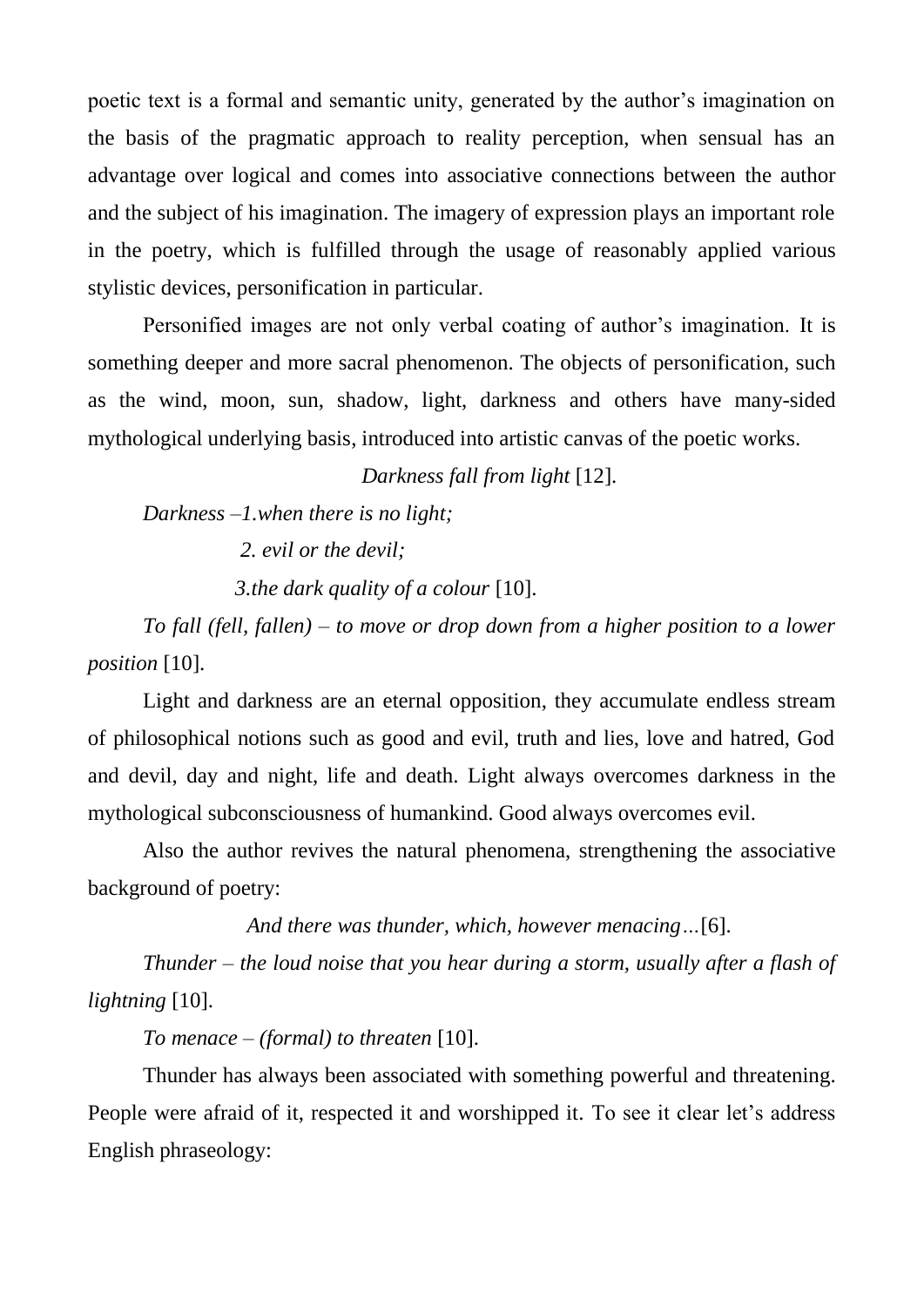*Thunder and lightning –* to render not only the very direct meaning, when we are talking about natural phenomenon; but also some rough judgment, low evaluation, even hatred [5, p. 950], or to speak loudly, threateningly, bombastically [16].

The semantics of the word *thunder* (*the loud noise that you hear during a storm, usually after a flash of lightning* [10]), due to its similarity or it's better to say similar psychological reaction of a man upon sudden clap of a thunder and someone's rough shouting, spreads further and covers new communicative situations. Since the 13<sup>th</sup> century it renders not only that natural phenomenon, connected with claps of thunder while the rain, but hard, challenging, dramatic communicative situations making addressee's heart pound the same way as while the very strike of thunder [16]. This semantic component serves the creation and further spread of new coined phraseological units. Compare: *a thunderbolt in a serene day, a thunderbolt out of a clear sky, a thunderclap in a clear sky* [5, p. 150]. Etymologically it goes back to the period of paganism, when people worshipped nature powers. Zeus (Jupiter), the master of thunder and lightning, was especially respected; people were afraid of his punishment. The author personifies the image of thunder to render the mood of anxiety.

The images of the sun and moon have an important place in the mythological perception of humankind. The dearest people are compared with the sun; the sun is waited for in a grey day, all living beings are glad to see the sun. In the poetry, the sun is not only a heavenly body, but it is also a prototype of divine light and endless good. "The sun is the guard of the day, the moon is the guard of night" – so say the people who gather myths. Mark Strand poeticized these images by using them in personified similes:

> *You take my arm and say something will happen, something unusual for which we were always prepared, like the sun arriving after a day in Asia, like the moon departing after a night with us* [6].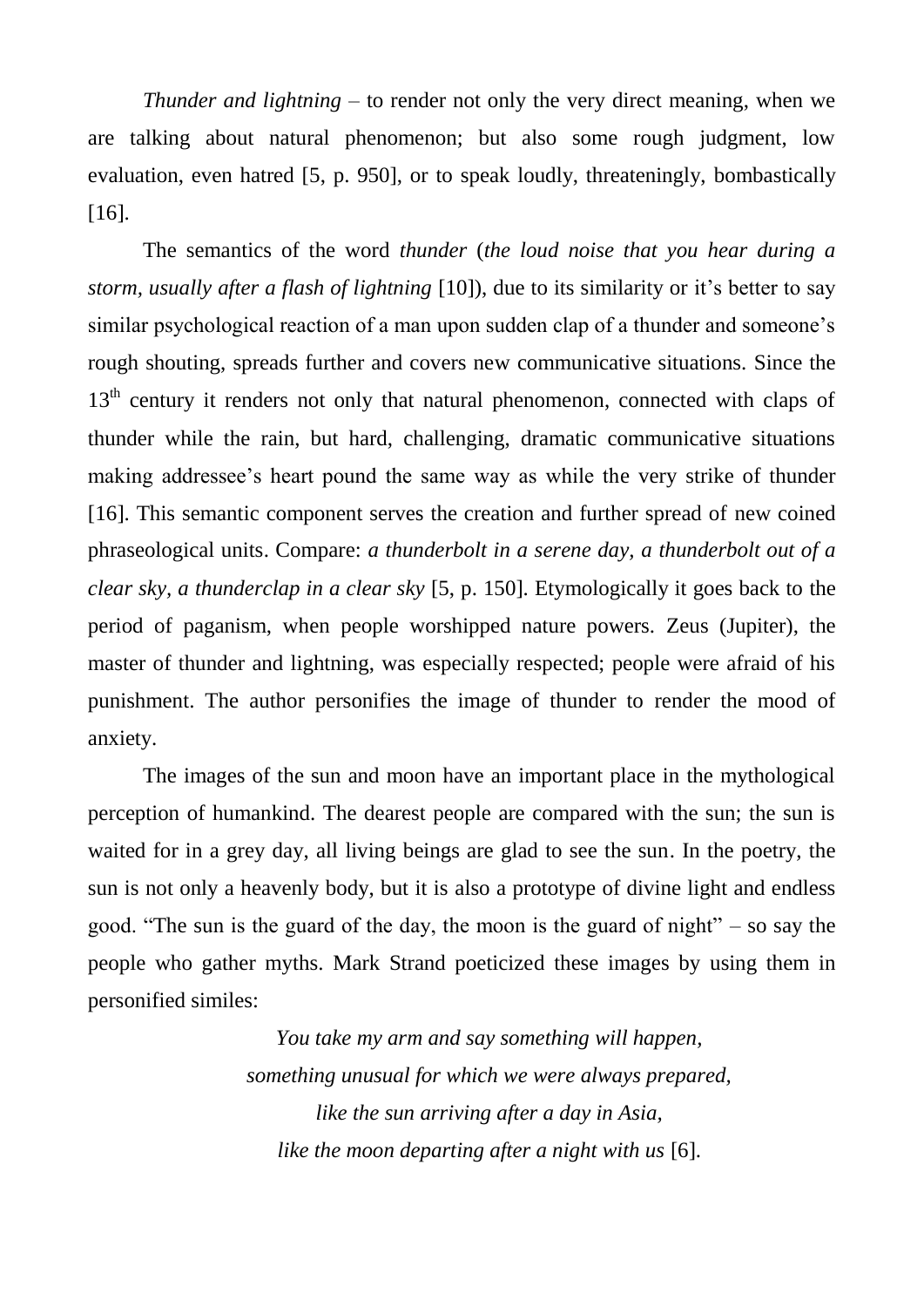*The Sun – the large bright object in the sky that gives us light and heat, and around which the Earth moves;*

*to arrive – to get to the place you are going to;*

*the Moon – the round object that you can see shining in the sky at night, and that moves around the Earth every 28 days;*

*to depart – to leave, especially when you are starting a journey* [10].

The waves are represented by the author like a living being that can have different emotions: it can laugh, cry, dream… From early times the sea had special divine meaning; it was attributed supernatural characteristics and magic powers:

*When tears of the sea fell from the Bridge of Sighs* [6].

*Tear – a drop of salty liquid that comes out of your eye when you are crying; sea – the large area of salty water that covers much of the earth's surface;*

*to fall (fell, fallen) – to move or drop down from a higher position to a lower position* [10].

Thus, Mark Strand's poetry is full of mythologized images of natural powers and phenomena, which are revived by the author and are used to render his the inner world and many-sided outlook.

The given study facilitates further studying of lexico-semantic, grammar aspects of personification and analyzing of mythological component of personification as an ornament of a literary text. Studying of poetic works, transformation of meaning into sense and vice versa can reveal the mystery of wordformation, can show the mechanism of nomination and the place of cognitive and pragmatic component in it, because the mythological component contains in itself the experience of previous generations.

#### **References:**

- 1. Austin J. How to Do Things with Words / J. Austin. Oxford : Clarendon Press, 1962. – 168 p.
- 2. Batsevych F.S. Outlines of linguistic pragmatics / F.S. Batsevych. Lviv : PAIS, 2010. – 336 p.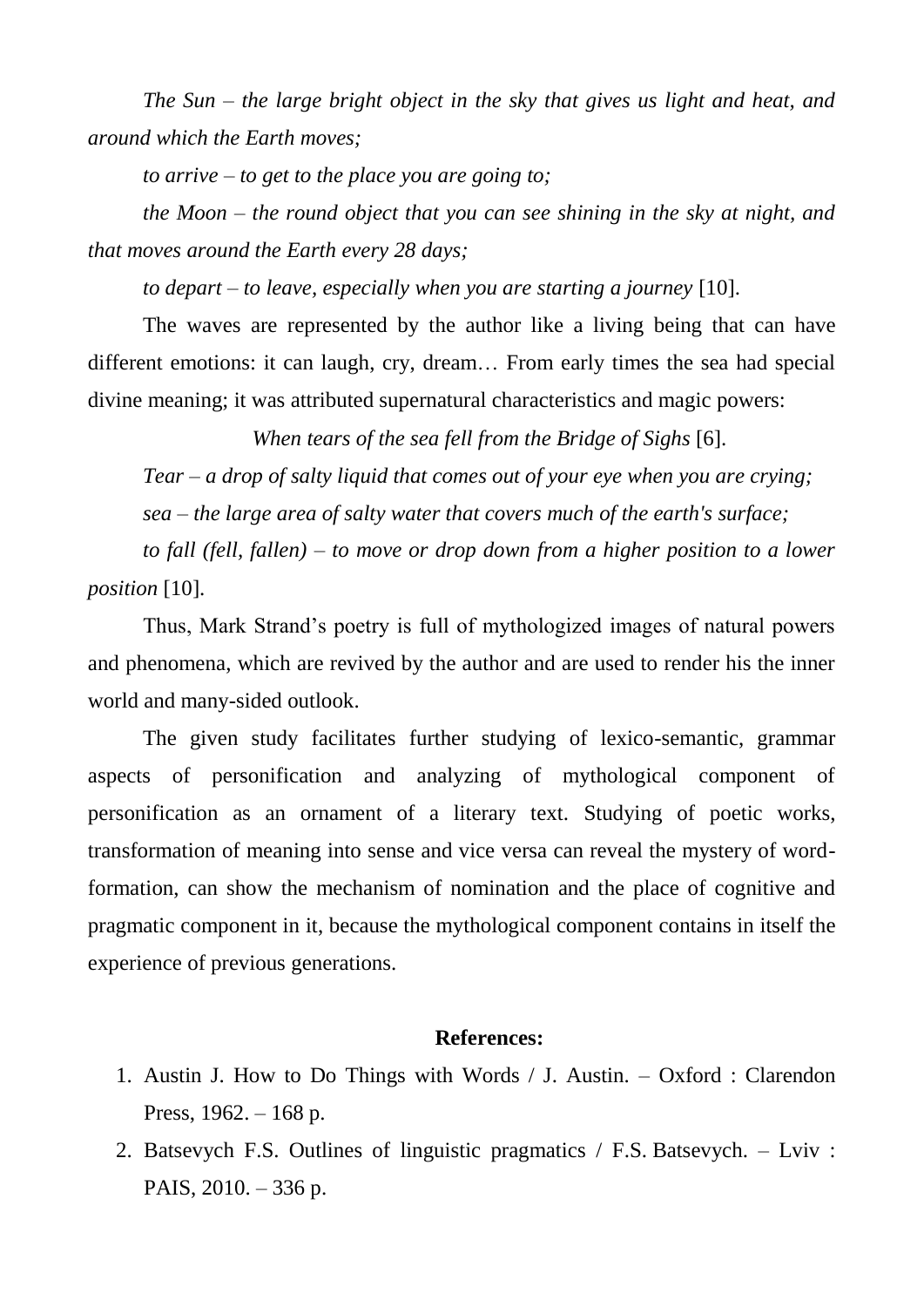- 3. Chatton B. Using Poetry Across the Curriculum : Learning to Love Language / Barbara Chatton. – Santa Barbara : Libraries Unlimited, 2010. – 241 р.
- 4. Conversation with the poet V. Gandelsman. In memory of Mark Strand. [Electronicresource] – Access mode : http://www.svoboda.org/content/transcript/26744816.html
- 5. English-Ukrainian Phrase-Book / compiled by K.T. Barantsev. K. : Znannia,  $2005. - 1056$  p.
- 6. Famous Poets and Poems [Electronic resource] Access mode : http://famouspoetsandpoems.com/poets/mark\_strand/poems
- 7. Gasparov B.M. Language, memory, image. Linguistics of language existence / B.M. Gasparov. – М. : Novoe Literaturnoe Obosrenie, 1996. – 352 p.
- 8. Halych О. Theory of Literature : [textbook] / [za nauk. red. О. Halych]. К. : Lybid, 2001. – 448 p.
- 9. Kushnerova O.A. Poetic text as a result of altered state of consciousness of an author // Naukovyi blog "Ostrozka akademiya".[Electronic resource] – Access mode : http://naub.oa.edu.ua/2012/virshovanyj-tekst-yak-rezultat-zminenohostanu-svidomosti-avtora/
- 10.Longman Dictionary of Contemporary English / [director Della Summers]. 4<sup>th</sup> edition. – Edinburgh : Person Education Limited, 2005. – [Electronic resource] – Access mode : http://www.ldoceonline.com/
- 11.Lotman Yu. M. About poets and poetry / Yu. M. Lotman. SPb. : Iskusstvo– SPb, 1996. – 848 p.
- 12.Mark Strand Poems [Electronic resource] Access mode : <http://www.poemhunter.com/mark-strand/poems/>
- 13.Matsko L.I. Rhetoric : Navch. posib. / L.I. Matsko, О. М. Matsko.– К. : Vyshcha sh., 2003. – 311p. – [Electronic resource] – Access mode : http://libfree.com/173012540\_ritorikaantonomaziya.html
- 14.Naidysh V. М. Concepts of modern natural science / V. М. Naidysh. М. : Gardariki, 2001. – 476 p. – [Electronic resource] – Access mode : <http://www.bibliotekar.ru/estestvoznanie-3/index.htm>